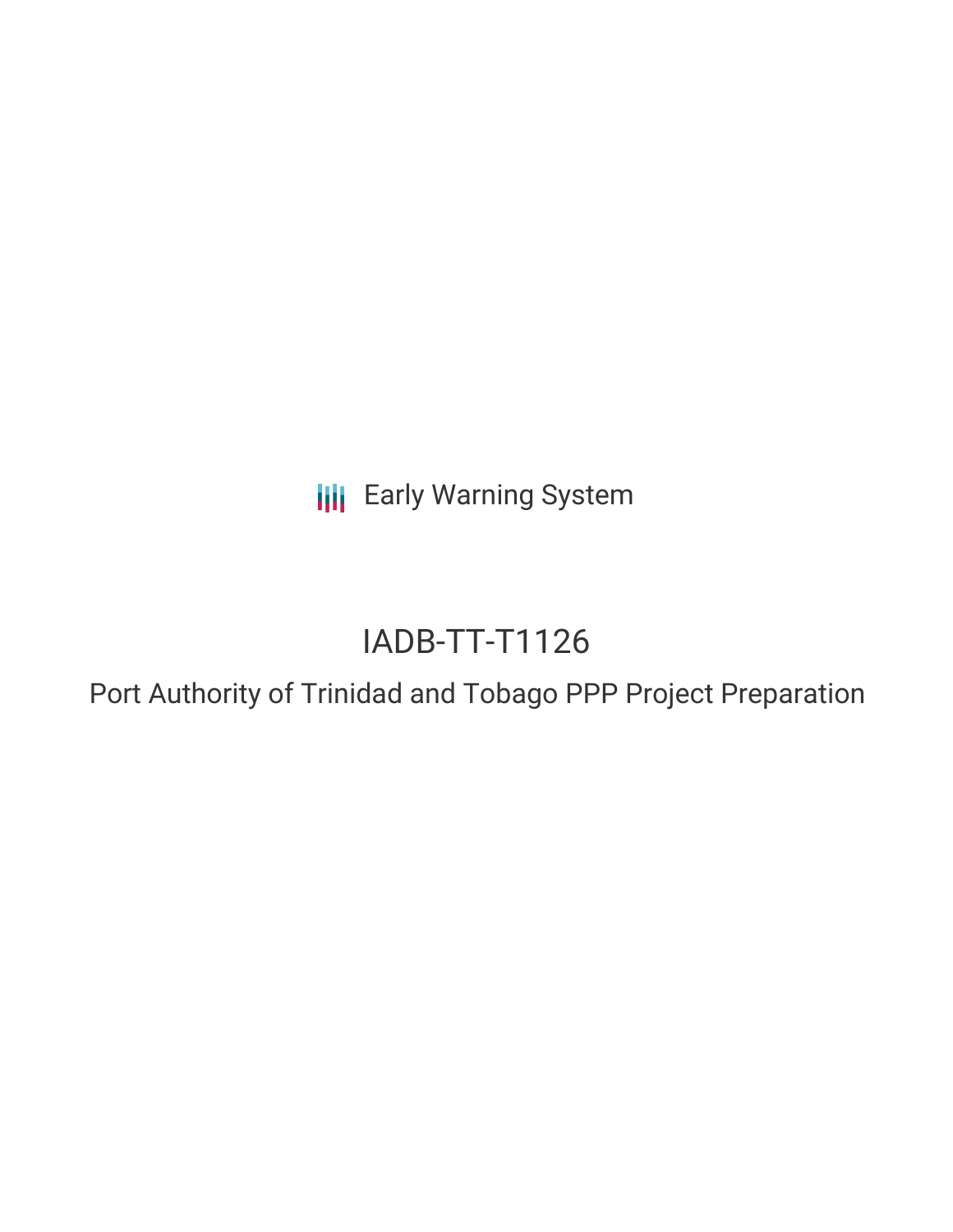

## **Quick Facts**

| <b>Countries</b>               | Trinidad and Tobago                                  |
|--------------------------------|------------------------------------------------------|
| <b>Financial Institutions</b>  | Inter-American Development Bank (IADB)               |
|                                |                                                      |
| <b>Status</b>                  | Approved                                             |
| <b>Bank Risk Rating</b>        | U                                                    |
| <b>Voting Date</b>             | 2022-01-06                                           |
| <b>Borrower</b>                | Government of Trinidad and Tobago                    |
| <b>Sectors</b>                 | Law and Government, Technical Cooperation, Transport |
| <b>Investment Type(s)</b>      | <b>Advisory Services</b>                             |
| <b>Investment Amount (USD)</b> | $$0.35$ million                                      |
| <b>Project Cost (USD)</b>      | $$0.35$ million                                      |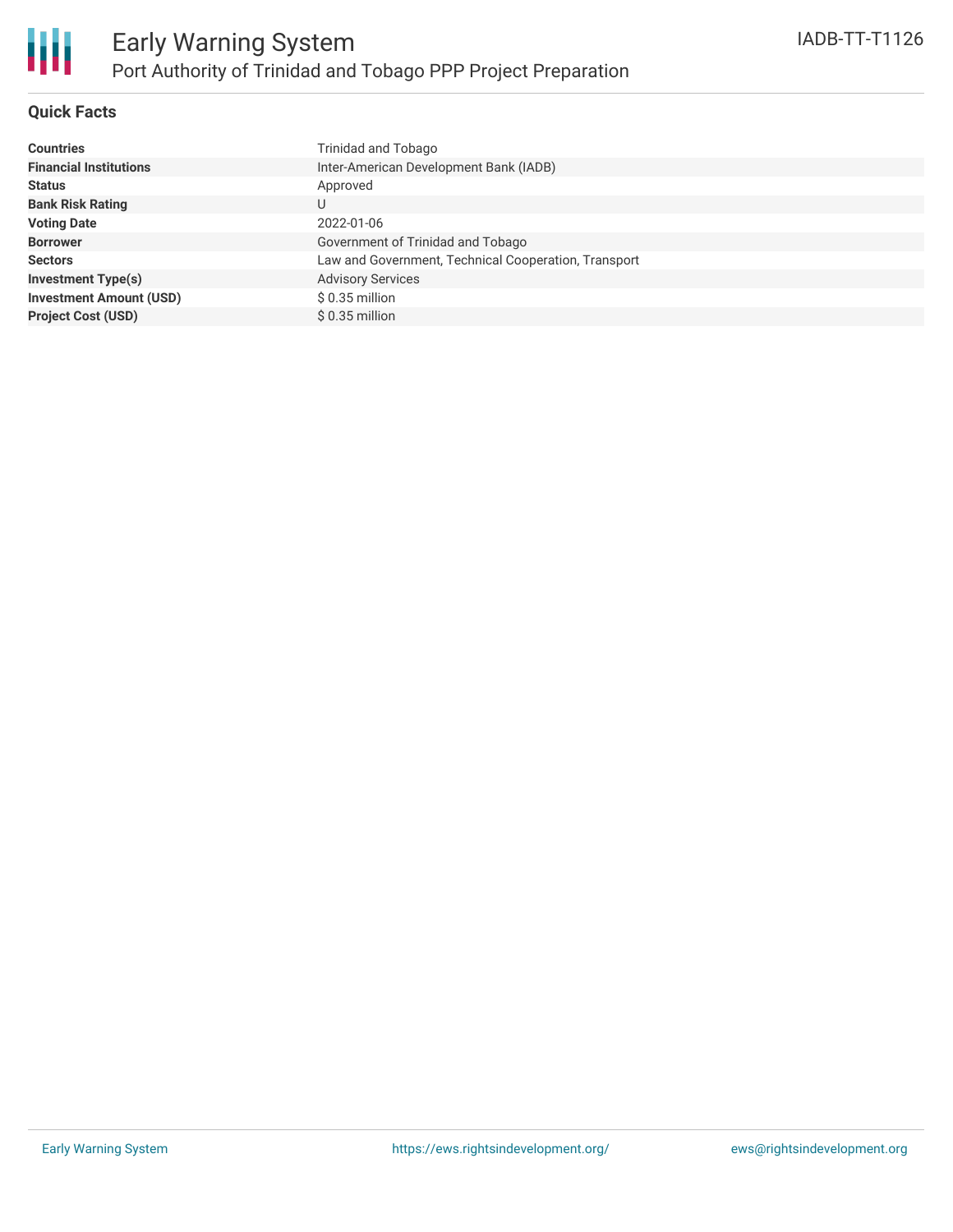

## **Project Description**

The objective of this TC is to provide support to Trinidad and Tobago (GoTT) in structuring a PPP Landlord model with the Port Authority of Trinidad and Tobago (PATT), where the Port of Port of Spain is the first and major multi-purpose port of the country, strategically located at the crossroads of major trade links via the Panama Canal.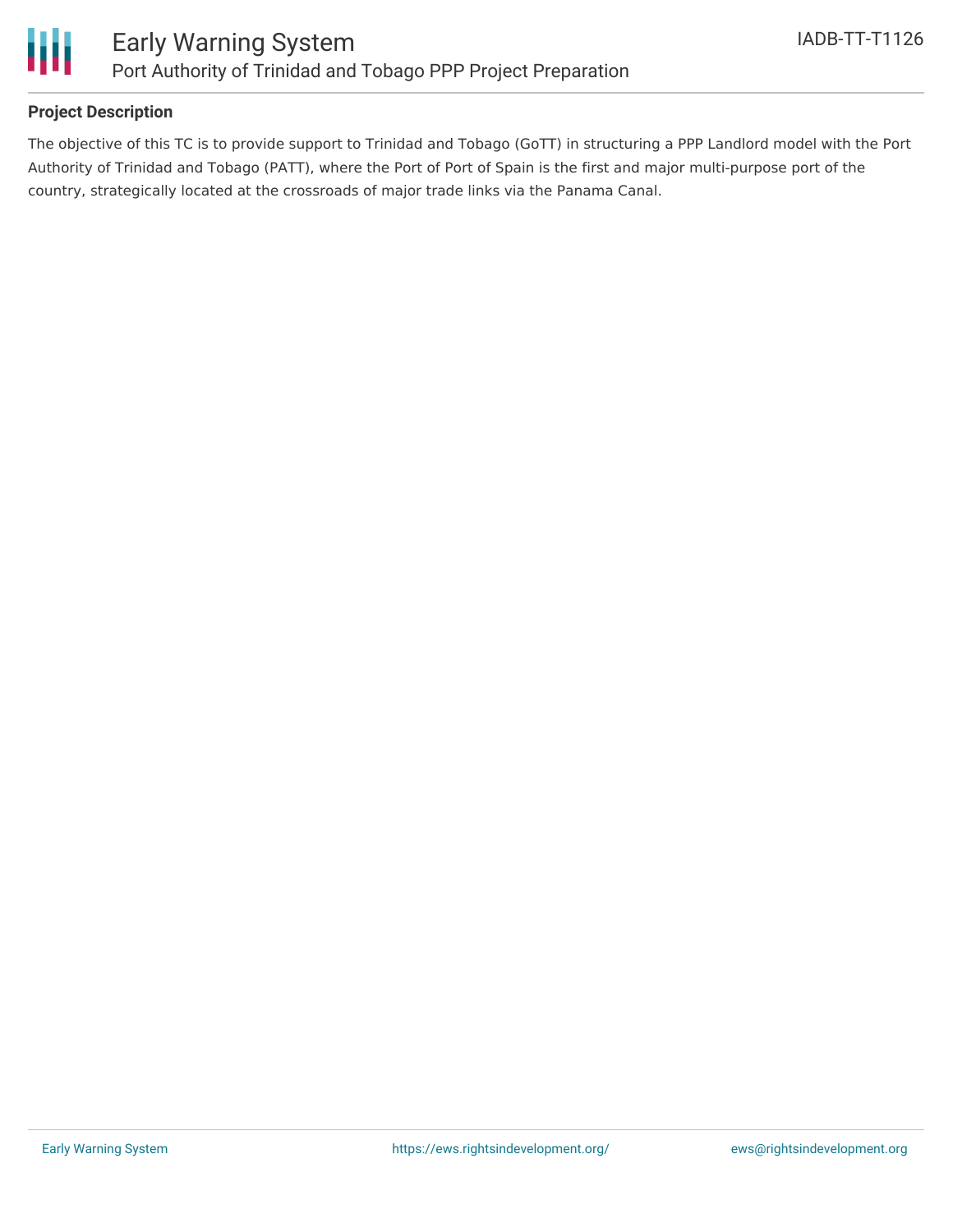

### **Investment Description**

• Inter-American Development Bank (IADB)